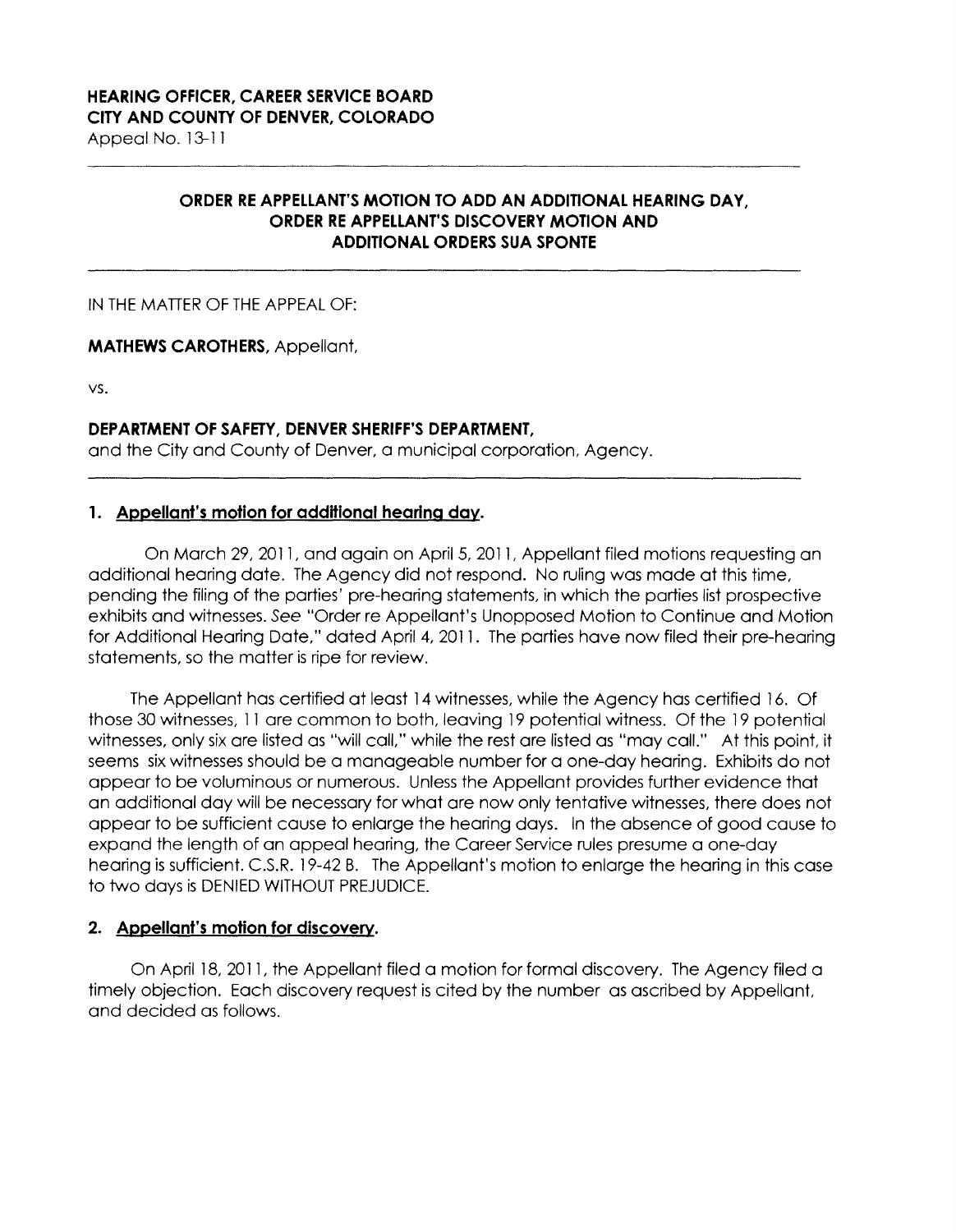## a. **Interrogatories.**

##1-3. No objection by Agency. Request GRANTED.

#4. "Why did it take approximately sixteen months for the DSD Internal Affairs Bureau to complete the IAB investigation and disciplinary process, as well as place the Appellant on investigatory leave, for the alleged incident that took place on November 20, 2009?" Appellant claims the delay prejudiced and otherwise harmed Appellant. [Appellant pre-hearing statement]. Agency objects as irrelevant. [Agency response]. The Appellant's claim of prejudice through delay, without deciding the merits here, is a relevant inquiry, or is reasonably calculated to lead to relevant evidence. The request is GRANTED.

#5. "Provide the name and circumstances of every deputy who was investigated for an unlawful use of force complaint in the past two years, the circumstances surrounding this complaint, and the final resolution of [each such] case." The Agency objects as irrelevant. While the inquiry is potentially relevant to the reasonableness of the discipline, it is overbroad, as it the Agency's basis for discipline has shifted to a matrix that was not in place until this year, rendering comparison with prior, even if similar discipline, unhelpful. Consequently, this request is GRANTED, but only to the extent of disciplinary actions assessed for alleged excessive force since the Agency shifted to its current matrix-based disciplinary system.

#6. No objection. Request GRANTED.

#7. See below.

##8-10. No objection by Agency. These requests appear to be relevant. Requests GRANTED.

# b. **Request for Production of Documents.**

##1-3. Appellant's DSD IAB file, CSA file and DSD personnel file. No objection. Requests GRANTED with the following restrictions. Agency shall make those records available to Appellant to view and copy at a reasonable time and at a reasonable cost.

##4-10. No objection except to #7, below. Requests are GRANTED.

#7. "Provide the DSD, order, rule regulation, and/or policy that dictates the timeline within which a DSD IAB investigation and disciplinary procedure must be complete. To the extent Appellant can show the Agency failed to comply with its own procedures in assessing discipline, and that such failure prejudiced the Appellant, the inquiry is relevant. This request is GRANTED.